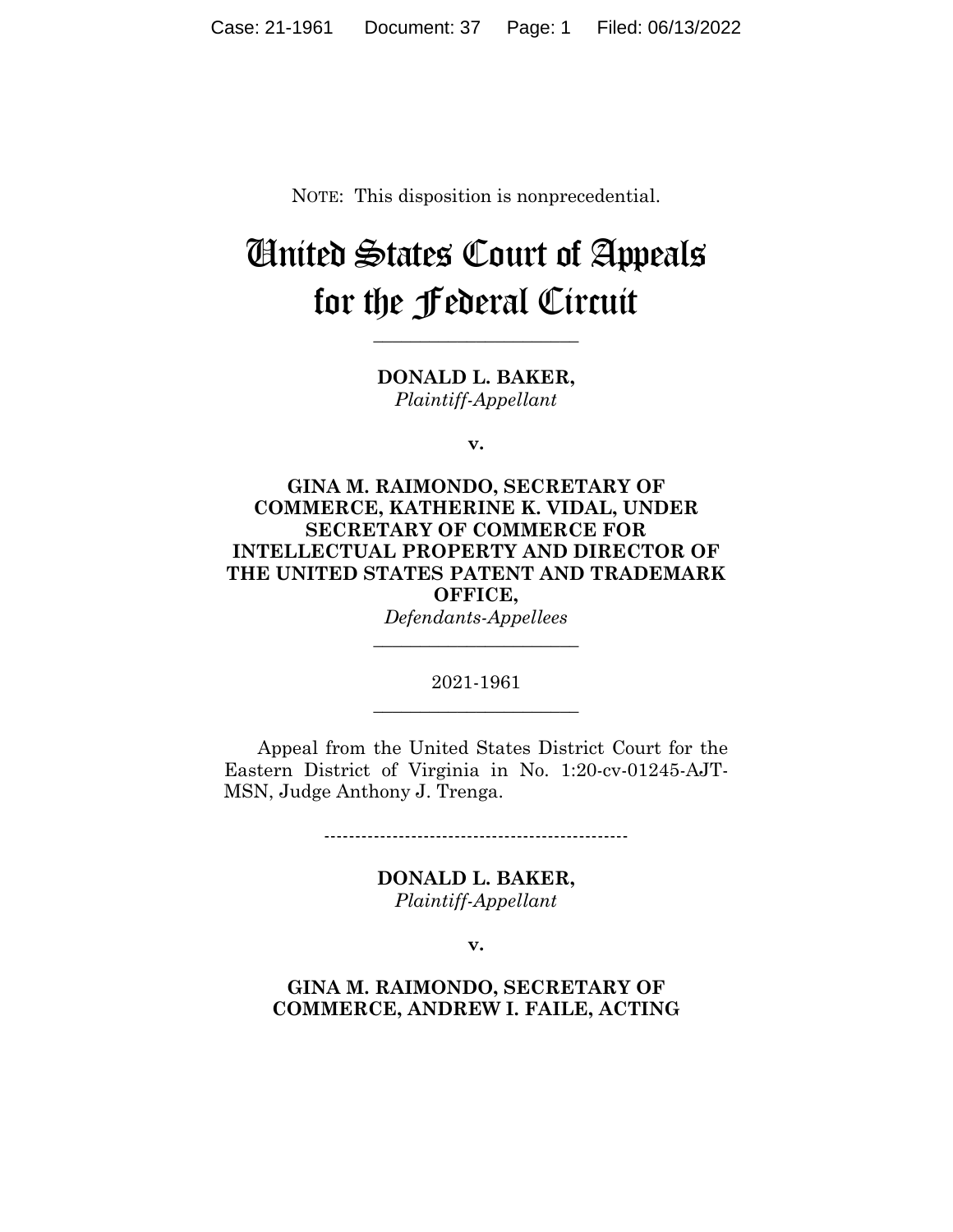# **COMMISSIONER FOR PATENTS, U.S. PATENT AND TRADEMARK OFFICE (USPTO), KATHERINE K. VIDAL, UNDER SECRETARY OF COMMERCE FOR INTELLECTUAL PROPERTY AND DIRECTOR OF THE UNITED STATES PATENT AND TRADEMARK OFFICE, ROBIN O. EVANS, DIRECTOR, TC 2800, USPTO, ELGIN ENAD, SUPERVISORY PE, ART UNIT 2837, USPTO, DAVID S. WARREN, PE, ART UNIT 2837, USPTO, MARLON T. FLETCHER, PE, ART UNIT 2837, USPTO, DANIEL SWERDLOW, ART UNIT 3649, USPTO,** *Defendants-Appellees*

## **UNKNOWN EMPLOYEES OF THE DEPARTMENT OF COMMERCE AND USPTO,** *Defendant*

**\_\_\_\_\_\_\_\_\_\_\_\_\_\_\_\_\_\_\_\_\_\_** 

# 2021-2116 **\_\_\_\_\_\_\_\_\_\_\_\_\_\_\_\_\_\_\_\_\_\_**

Appeal from the United States District Court for the Eastern District of Virginia in No. 1:20-cv-01367-CMH-MSN, Senior Judge Claude M. Hilton.

 $\overline{\phantom{a}}$  , where  $\overline{\phantom{a}}$  , where  $\overline{\phantom{a}}$  , where  $\overline{\phantom{a}}$ 

Decided: June 13, 2022  $\overline{\phantom{a}}$  , where  $\overline{\phantom{a}}$  , where  $\overline{\phantom{a}}$  , where  $\overline{\phantom{a}}$ 

DONALD L. BAKER, Tulsa, OK, pro se.

 MATTHEW JAMES MEZGER, Office of the United States Attorney for the Eastern District of Virginia, United States Department of Justice, Alexandria, VA, for defendants-appellees. Also represented by JESSICA D. ABER.

 $\overline{\phantom{a}}$  , where  $\overline{\phantom{a}}$  , where  $\overline{\phantom{a}}$  , where  $\overline{\phantom{a}}$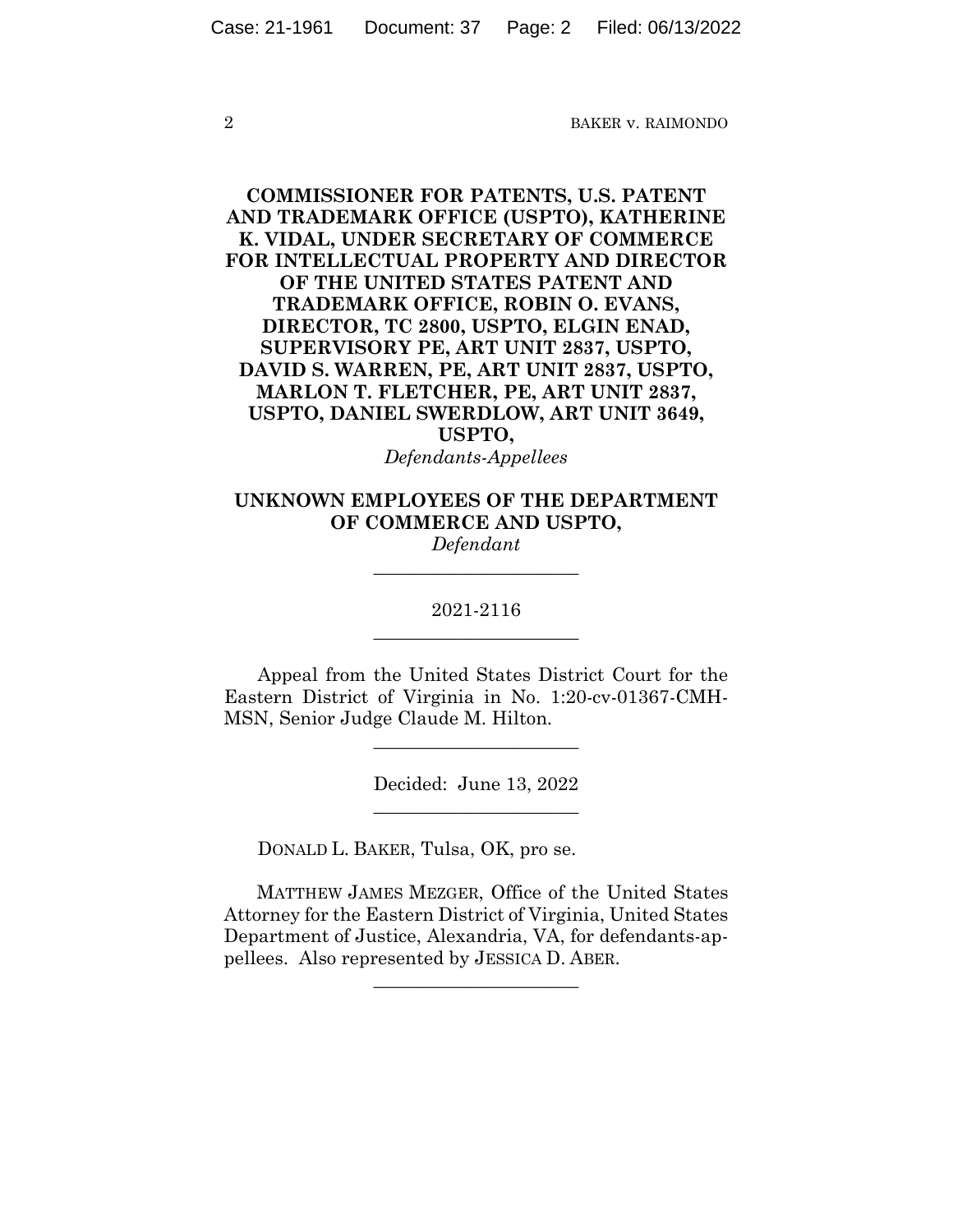#### PER CURIAM.

Donald L. Baker appeals from two judgments of the United States District Court for the Eastern District of Virginia dismissing two complaints filed by Dr. Baker for lack of subject matter jurisdiction. For the reasons below, we affirm both judgments.

#### **BACKGROUND**

Dr. Baker represented himself before the U.S. Patent and Trademark Office (USPTO) in the prosecution of the four patent applications at issue in this appeal. SAppx. 11.1 In 2020, dissatisfied with the examination process, and before filing any administrative appeals, Dr. Baker filed two civil actions against the Secretary of Commerce, the Director of the (USPTO), and various unnamed USPTO employees in the Eastern District of Virginia, alleging that the patent examiners assigned to his applications were unqualified, engaged in fraud, and acted in bad faith. SAppx. 1, 6–37.

These are not the first cases Dr. Baker has pursued regarding the USPTO's determinations in these applications. In 2019, Dr. Baker sued the Director and other USPTO employees in the Northern District of Oklahoma, similarly alleging that the examiners assigned to his patent applications used "junk science," falsified material facts, and generally acted in bad faith. *See Baker v. Iancu*, No. 19-cv-0289, 2019 WL 5395449, at \*1 (N.D. Okla. Oct. 22, 2019), *aff'd*, 809 F. App'x 552, 553 (10th Cir. 2020).

<sup>1</sup> Citations to "SAppx." refer to the appendix attached to the Appellees' brief in Appeal No. 21-1961. Because the contents of the appendices in the two appeals at issue overlap significantly, we typically cite only to the appendix in Appeal No. 21-1961. Where appropriate, we cite to the appendix attached to the Appellees' brief in the companion case as "Appeal No. 21-2116 SAppx."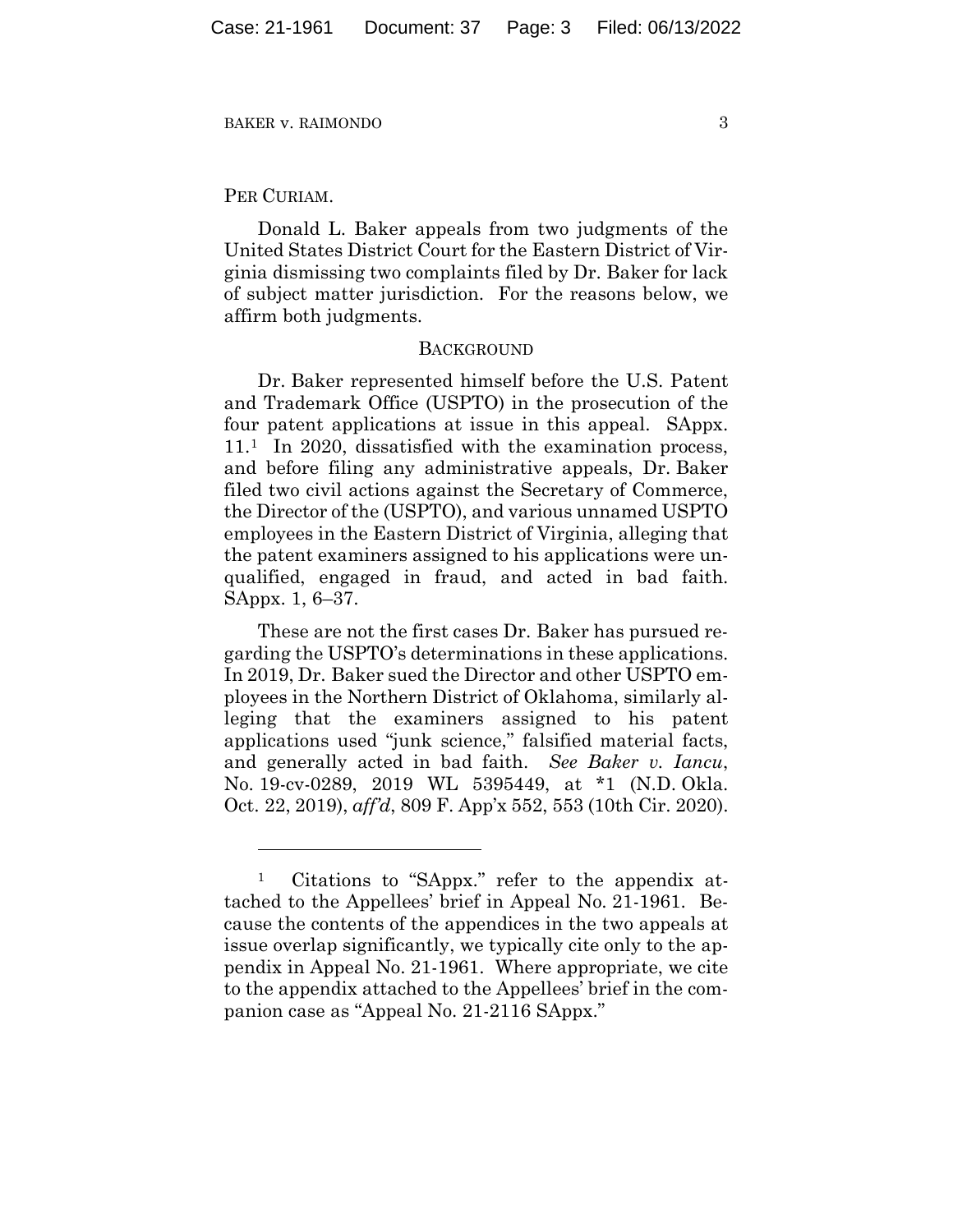The Northern District of Oklahoma ultimately determined that it lacked subject matter jurisdiction for two reasons. Id. at \*2. First, because Dr. Baker "admit[ted] that he did not file an appeal to the" Patent Trial and Appeal Board, he had thus had not exhausted his administrative remedies, as he was required to do before filing suit in district court. *Id.* And second, a patent applicant may only appeal final decisions of the Board to the Eastern District of Virginia or the Federal Circuit. *Id.* Thus, the Northern District of Oklahoma was "not the proper court [in which] to seek judicial review of the denial of a patent application." *Id.* Accordingly, the district court dismissed the case without prejudice for lack of jurisdiction. *Id.* at \*4. The Tenth Circuit affirmed, *Baker*, 809 F. App'x at 553,<sup>2</sup> and the Supreme Court denied Dr. Baker's petition for a writ of certiorari, 141 S. Ct. 624 (2020).

In October 2020, Dr. Baker filed the first of the complaints at issue in this appeal in the Eastern District of Virginia, a complaint effectively identical to that in the Oklahoma case. SAppx. 6–37. Invoking various criminal statutes including the Racketeer Influenced and Corrupt Organizations Act, Dr. Baker sought, among other things, to prevent the USPTO from "falsif[ying] . . . paperwork and . . . material facts in prior art," "obstructi[ng] . . . his patent applications," and using "junk engineering in patent examination." SAppx. 30. Dr. Baker listed only two patent applications as being at issue, SAppx. 11, but attempted to

<sup>2</sup> The district court indicated only that the case was "dismissed for lack of jurisdiction," without clarifying whether the case was dismissed with or without prejudice. *Baker*, 2019 WL 5395449, at \*4. On appeal, the Tenth Circuit remanded "only for the [district] court to amend its judgment to reflect that the dismissal is without prejudice." *Baker*, 809 F. App'x at 553. Accordingly, the Oklahoma case was ultimately dismissed without prejudice.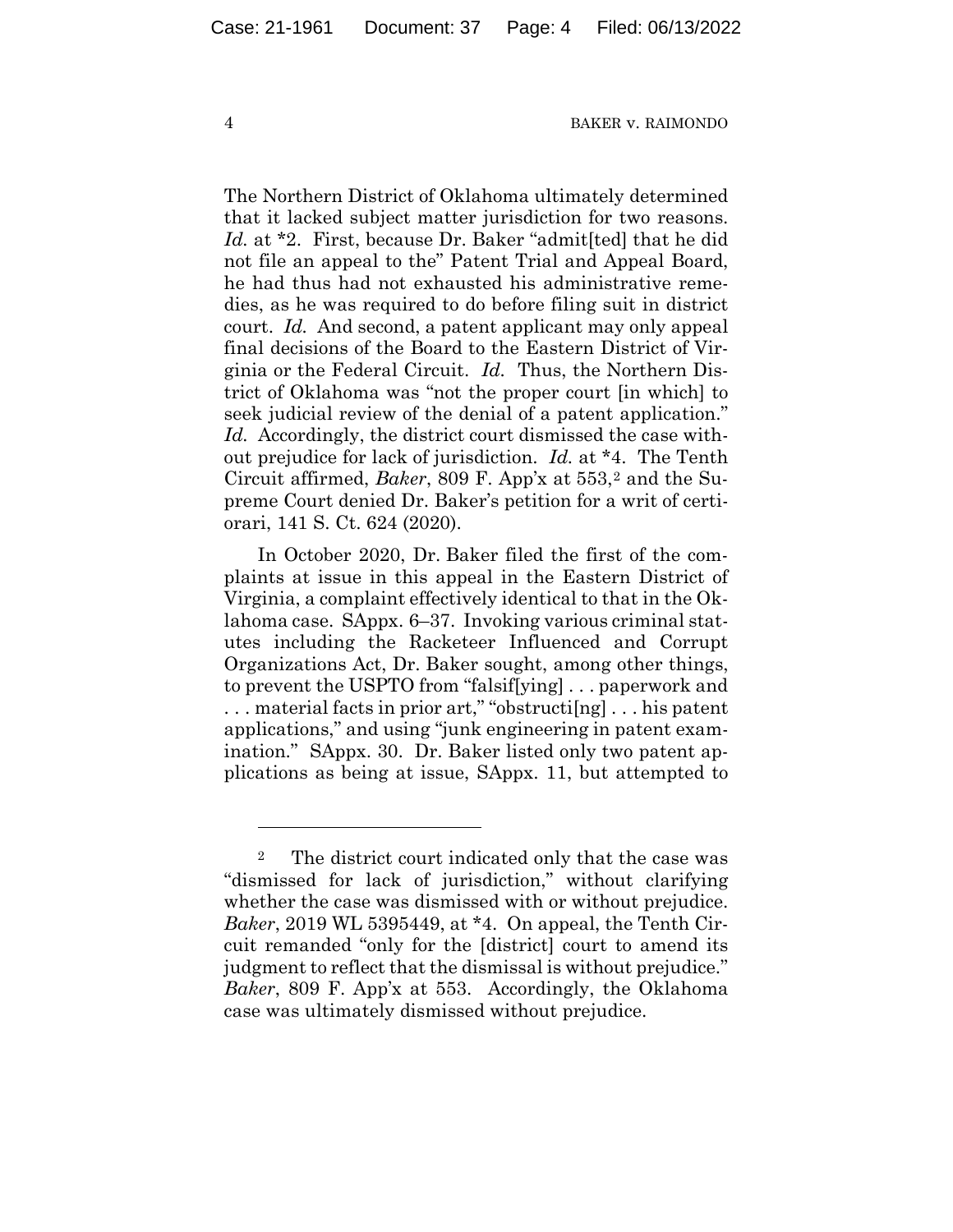reserve "any and all rights to raise and try" his other two pending applications, SAppx. 18.

On November 4, 2020, Dr. Baker filed a notice with the district court indicating that the Supreme Court had denied certiorari in his Oklahoma case, which he asserted "remove[d] any bar to raising issues from" the Oklahoma case in the current Virginia case. SAppx. 39. The notice also informed the court that he planned to file another lawsuit against the USPTO. SAppx. 39. Dr. Baker did so on November 12, 2020, filing a second lawsuit in the Eastern District of Virginia alleging almost identical claims against the USPTO regarding his two remaining patent applications. *See Baker v. Raimondo*, No. 1:20-cv-1367, 2021 WL 1381560, at \*1 (E.D. Va. Mar. 30, 2021); *see also* Appeal No. 21-2116 SAppx. 16 (stating this case is a "[r]efiling" of the Oklahoma case).

The Government moved to dismiss Dr. Baker's complaints in both cases for lack of subject matter jurisdiction. Because both lawsuits presented "the same allegations and rest[ed] on the same issues" as the Oklahoma lawsuit, the district court determined that the doctrine of collateral estoppel precluded Dr. Baker from relitigating his failure to exhaust his administrative remedies. SAppx. 1–2; Appeal No. 21-2116 SAppx. 1–4. Because it determined it did not have subject matter jurisdiction in either case, the district court granted the Government's motions to dismiss. SAppx. 2; Appeal No. 21-2116 SAppx. 4.

Dr. Baker appeals. We have jurisdiction under 28 U.S.C. § 1295(a)(1).

## **DISCUSSION**

We review a district court's dismissal of a complaint for lack of subject matter jurisdiction under the law of the regional circuit, here the Fourth Circuit. *Toxgon Corp. v. BNFL, Inc.*, 312 F.3d 1379, 1380 (Fed. Cir. 2002). Under Fourth Circuit law, we review a district court's dismissal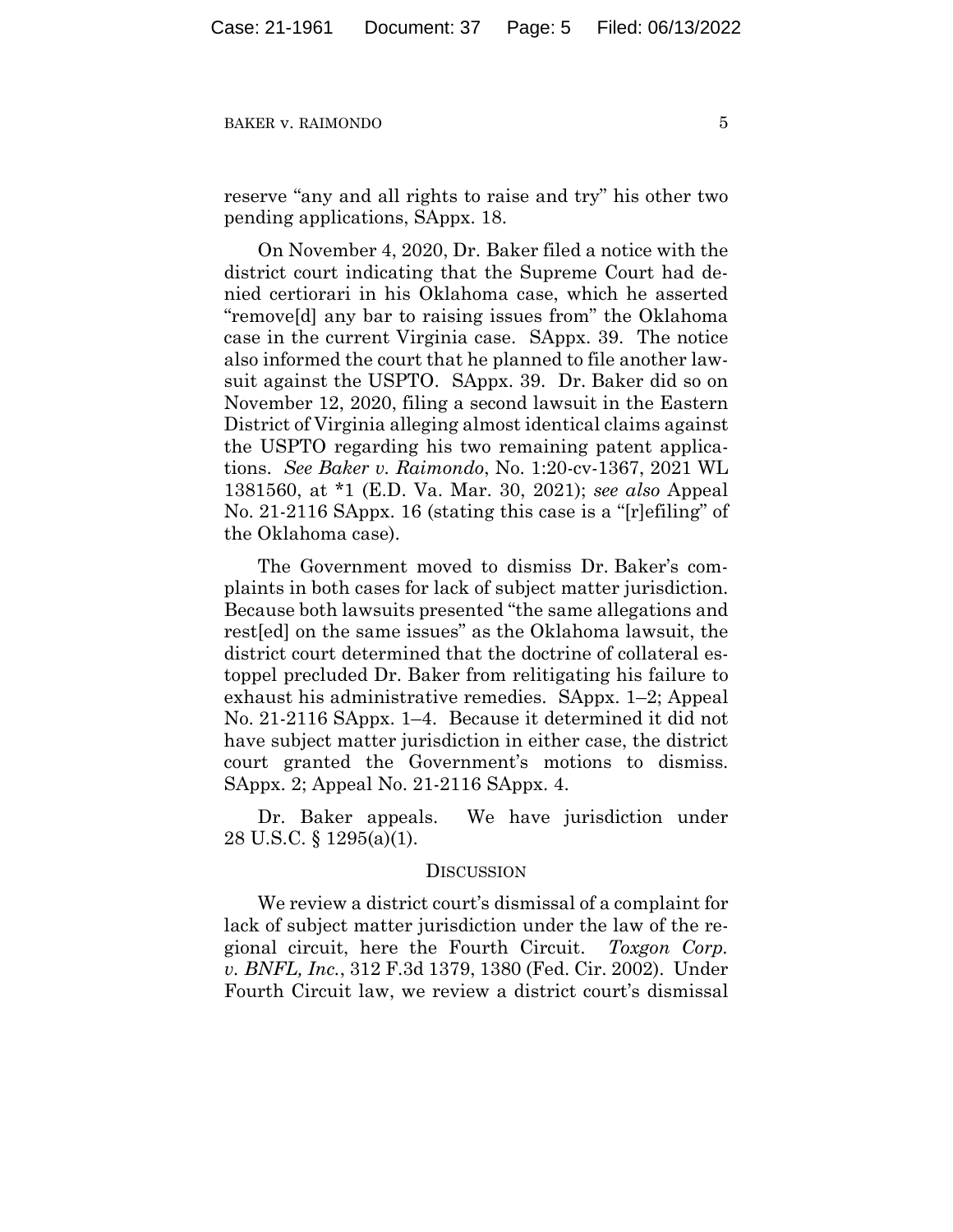for lack of subject matter jurisdiction de novo. *Taylor v. Kellogg Brown & Root Servs., Inc.*, 658 F.3d 402, 408 (4th Cir. 2011). For the reasons below, we affirm the district court in both cases.

On appeal, Dr. Baker argues the district court (1) "unjustly applied" collateral estoppel, Appellant's Br.3 1, and (2) erred in failing to address his reliance on various other sources of law, including his *Bivens*<sup>4</sup> claim and several provisions of the criminal code, *id.* at 2. We take each argument in turn.

I

We begin with Dr. Baker's argument that the district court inappropriately applied the doctrine of collateral estoppel to the two cases at issue. Dr. Baker asserts that by applying collateral estoppel, the district court "put[] its own convenience above the public damages of government corruption." *Id.* at 1.

A

Because the application of general collateral estoppel principles "is not a matter within the exclusive jurisdiction of this court, we must apply the law of the circuit in which the district court here sits, *i.e.*, the Fourth Circuit." *Pharmacia & Upjohn Co. v. Mylan Pharms., Inc.*, 170 F.3d 1373, 1381 n.4 (Fed. Cir. 1999). We note that the Fourth Circuit has, in some circumstances, declined to apply collateral estoppel where the judgment in a prior case is supported by

<sup>3</sup> Citations to "Appellant's Br." refer to brief submitted by Dr. Baker in Appeal No. 21-1961. Because the contents of the briefs submitted by Dr. Baker in both appeals overlap significantly, we cite only to his brief in Appeal No. 21-1961.

<sup>4</sup> *Bivens v. Six Unknown Named Agents of Fed. Bureau of Narcotics*, 403 U.S. 388 (1971).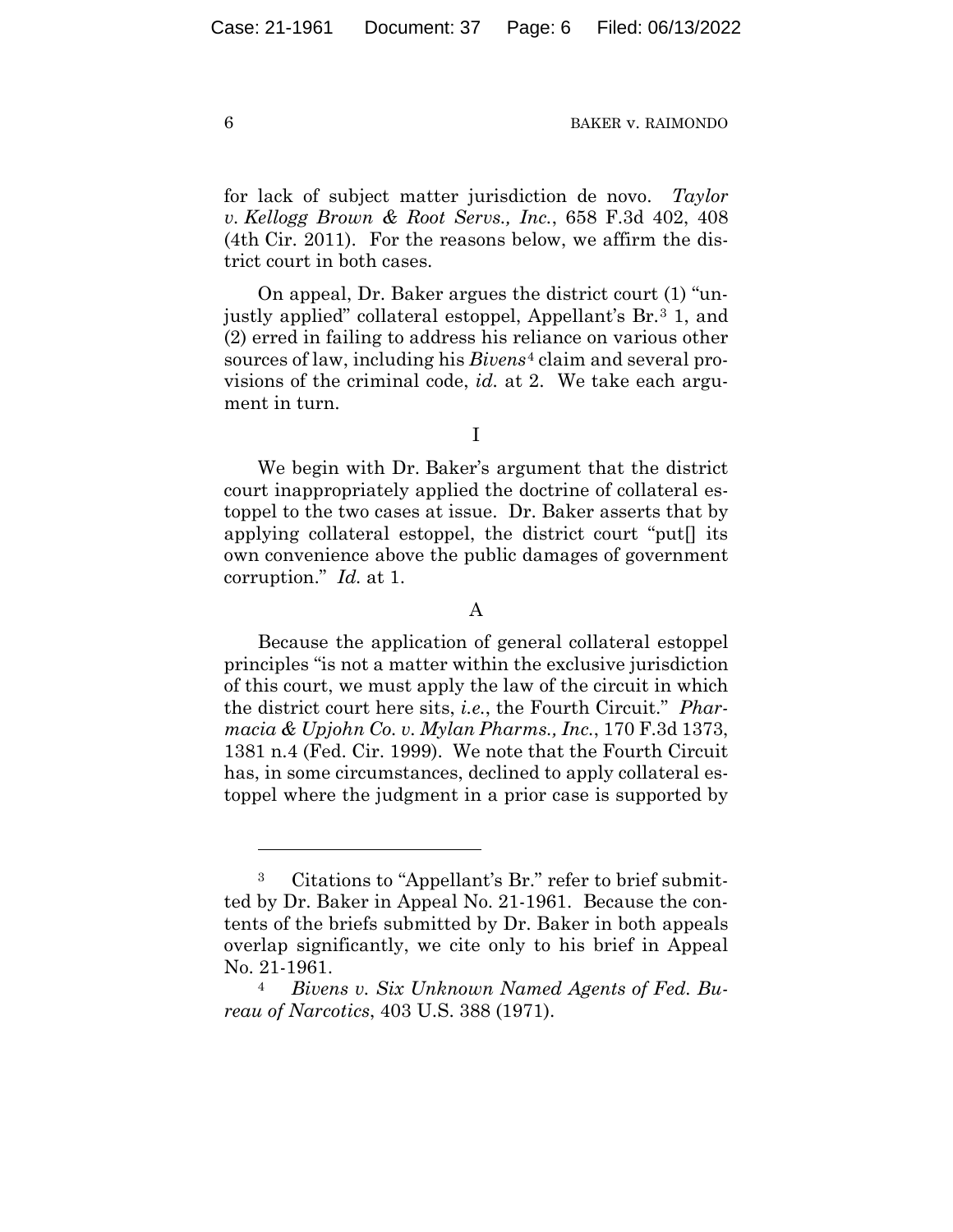independently sufficient alternative holdings. *See, e.g.*, *In re Microsoft Corp. Antitrust Litig.*, 355 F.3d 322, 328 (4th Cir. 2004). As the Fourth Circuit has explained, "where the court in the prior suit has determined two issues, either of which could independently support the result, then neither determination is considered essential to the judgment. Thus, collateral estoppel will not obtain as to either determination." *Id.* (quoting *Ritter v. Mount St. Mary's Coll.*, 814 F.2d 986, 993 (4th Cir. 1987)); *see also Intell. Ventures I LLC v. Cap. One Fin. Corp.*, 937 F.3d 1359, 1372–76 (Fed. Cir. 2019) (discussing Fourth Circuit law on this issue).

In this case, the Oklahoma court determined that it lacked subject matter jurisdiction for two reasons—both because Dr. Baker did not exhaust his administrative remedies before the USPTO and because a patent applicant may only appeal final decisions of the Patent Trial and Appeal Board to the Eastern District of Virginia or the Federal Circuit. *Baker*, 2019 WL 5395449, at \*2 ("Plaintiff's claims are subject to dismissal for failure to exhaust administrative remedies and for being filed in a court without jurisdiction over his claims."). In other words, the Oklahoma court "determined two issues, either of which could independently support the result" of dismissal, *Microsoft*, 355 F.3d at 328, and thus Fourth Circuit law indicates that collateral estoppel might not apply to either issue.

B

Setting aside collateral estoppel, and without resolving that issue, we nonetheless affirm the district court's dismissal of both cases because it properly determined that it did not have jurisdiction. Specifically, because Dr. Baker did not exhaust his administrative remedies at the USPTO before filing suit, the district court did not have subject matter jurisdiction over his claims.

A patent applicant who remains dissatisfied with the final decision of the Patent Trial and Appeal Board has two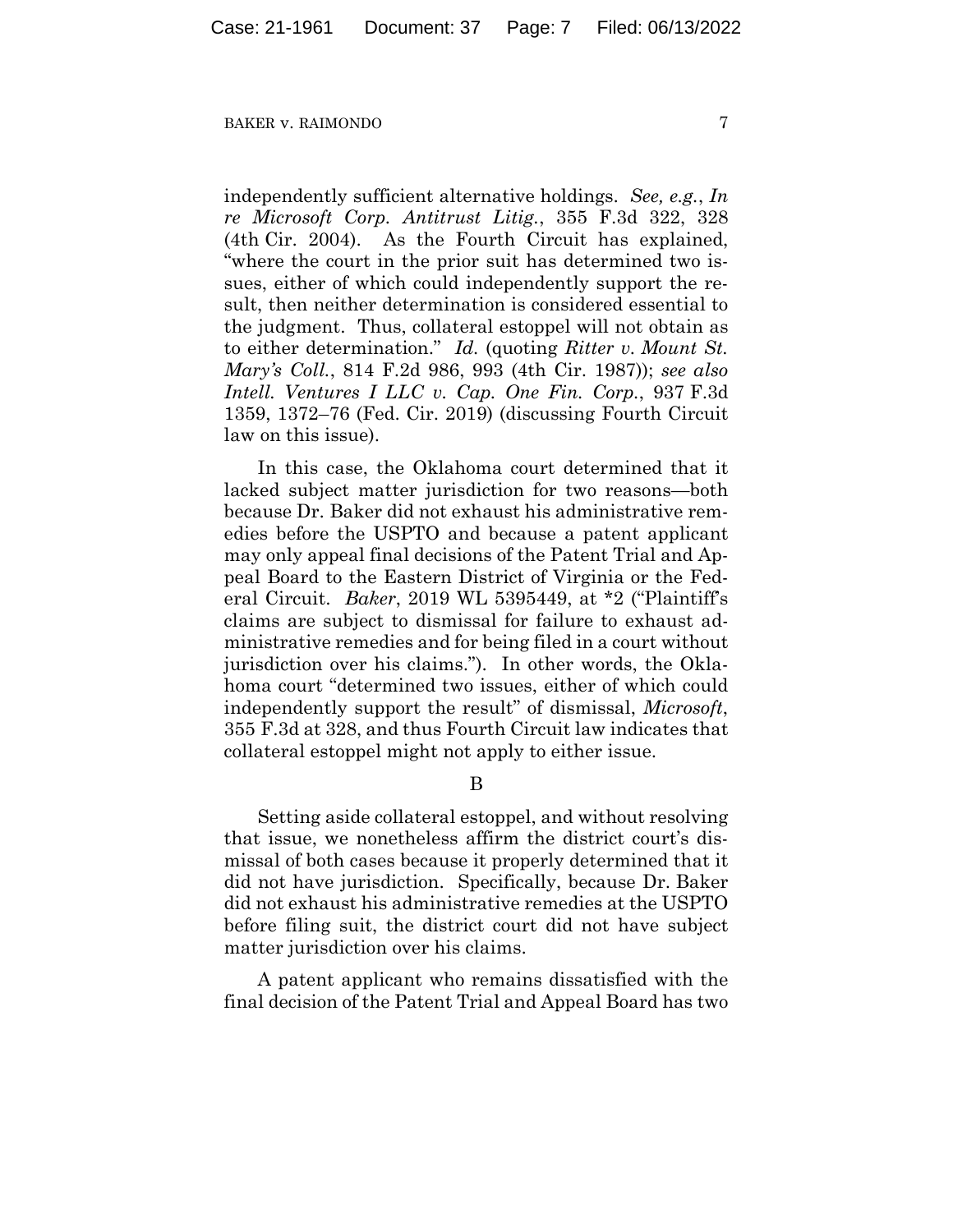primary options to appeal. He may appeal directly to the Federal Circuit. 35 U.S.C. § 141. Alternatively, he may sue the USPTO Director in the Eastern District of Virginia. 35 U.S.C. § 145. To pursue either option, however, an appellant must have received a "final decision" from the Patent Trial and Appeal Board; that is, he must exhaust his administrative remedies before the USPTO. *See* § 141 (requiring a "final decision" from "an appeal to the Patent Trial and Appeal Board"); § 145 (requiring a decision from an appeal to the Patent Trial and Appeal Board); *see also Pregis Corp. v. Kappos*, 700 F.3d 1348, 1358 (Fed. Cir. 2012) ("The Patent Act expressly provides an intricate scheme for administrative and judicial review of [US]PTO patentability determinations[.]"). When a statute requires that an appellant exhaust his administrative remedies, a district court cannot consider his case until those remedies are exhausted. *See, e.g.*, *McCarthy v. Madigan*, 503 U.S. 140, 144–45 (1992). In other words, without a final decision from the Patent Trial and Appeal Board, courts are not allowed to consider claims regarding the USPTO's patentability determinations.

In this case, Dr. Baker filed both Virginia lawsuits before pursuing an administrative appeal to the Patent Trial and Appeal Board. As a result, the Patent Trial and Appeal Board has not issued a "final decision." And without a final agency decision, the Eastern District of Virginia does not have subject matter jurisdiction to consider Dr. Baker's claims. *See Panos v. Dir. of the U.S. Pat. and Trademark Off.*, No. 3:14-cv-698, 2015 WL 5786826, at \*7–9 (E.D. Va. Sept. 30, 2015) (finding no subject matter jurisdiction where appellant had filed an appeal brief to the Patent Trial and Appeal Board but ultimately abandoned that appeal, because there was no "final decision by the Board" for the court to review). The district court therefore does not have subject matter jurisdiction over Dr. Baker's claims. For these reasons, we affirm the district court's dismissal of Dr. Baker's cases for lack of subject matter jurisdiction.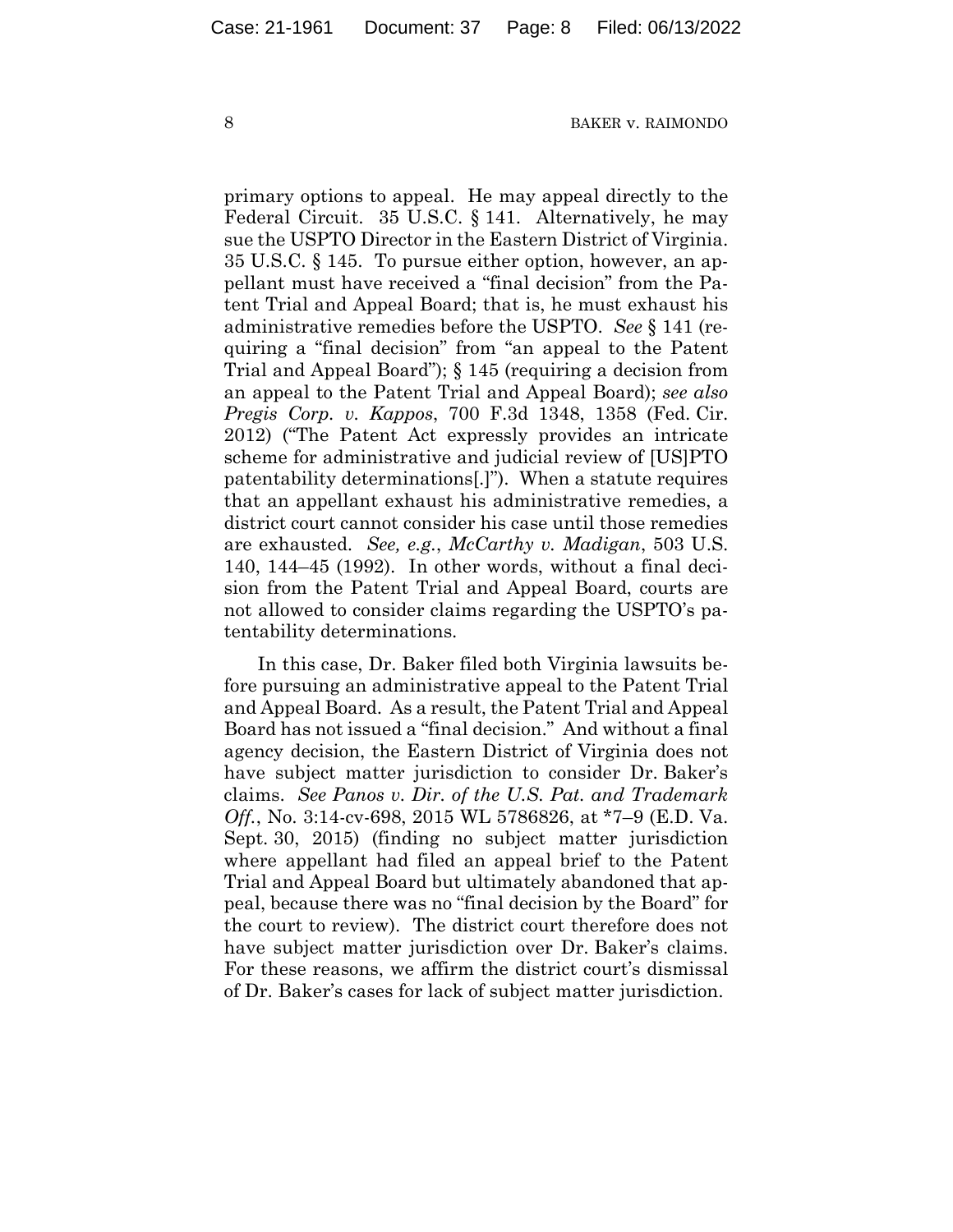II

We turn next to Dr. Baker's argument that the district court erred by not addressing the various other sources of law he raises in his complaint. Appellant's Br. 2. Specifically, Dr. Baker argues the district court should have considered his claims brought under: (1) *Bivens*; (2) 18 U.S.C. §§ 242, 1001, and 1519; and (3) 5 C.F.R. § 2635.101.

As an initial matter, we note that Dr. Baker did not respond to the Government's arguments regarding these issues before the district court. In its motions to dismiss, the Government argued at length that Dr. Baker could not sustain a claim under these various sources of law. *See* SAppx. 46–56; *see also* SAppx. 44 (pursuant to the court's local rules, Government providing explicit notice that "failure to respond" to the Government's motion "may result in the relief requested in this motion . . . being granted"). Dr. Baker submitted a response to the Government's motion but did not address the Government's arguments regarding these sources of law. *See* SAppx. 57–61. Accordingly, Dr. Baker waived his arguments regarding these issues. *See, e.g.*, *Fresenius USA, Inc. v. Baxter Int'l, Inc.*, 582 F.3d 1288, 1296 (Fed. Cir. 2009) ("If a party fails to raise an argument before the trial court, or presents only a skeletal or undeveloped argument to the trial court, we may deem that argument waived on appeal[.]"). Nevertheless, considering the leniency granted to pro se plaintiffs like Dr. Baker, we will consider the merits of his argument that the district court erred by not considering these sources of law. *See McZeal v. Sprint Nextel Corp.*, 501 F.3d 1354, 1356 (Fed. Cir. 2007) (we may grant pro se litigants "leeway on procedural matters"). We consider each argument in turn.

First, Dr. Baker argues the district court erred by not addressing his *Bivens* claim. Appellant's Br. 2. "In *Bivens*, the Supreme Court held that a party may, under certain circumstances, bring an action for violations of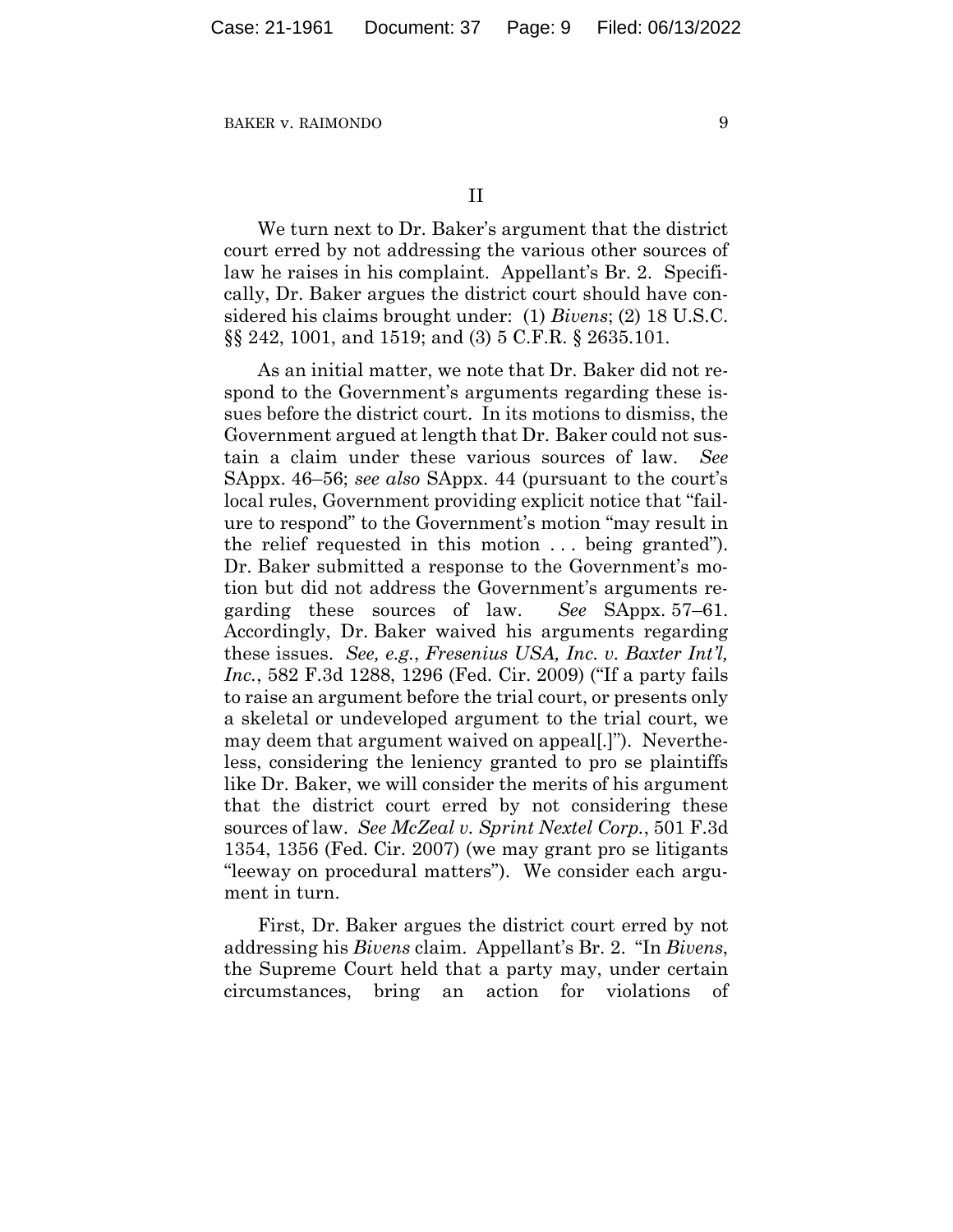constitutional rights against Government officials in their individual capacities." *Brown v. United States*, 105 F.3d 621, 624 (Fed. Cir. 1997). Here, Dr. Baker sued the Secretary of Commerce and the USPTO Director in their official capacities. *See* SAppx. 1 (noting the complaint was filed against defendants in their official capacities); *see also*  SAppx. 6–8, 29–32, 34 (including in list of defendants the "Secretary of Commerce" and "Director of USPTO," among other official titles). A *Bivens* action, however, may not be brought against a federal employee in his official capacity. *Doe v. Chao*, 306 F.3d 170, 184 (4th Cir. 2002) ("[A] *Bivens* action does not lie against either agencies or officials in their official capacity."). Accordingly, the court did not err in declining to consider Dr. Baker's *Bivens* claim.

Second, Dr. Baker argues the district court should have discussed his assertion of three criminal statutes— 18 U.S.C. §§ 242, 1001, and 1519. Appellant's Br. 2. None of these criminal statutes, however, provides Dr. Baker a cause of action. In other words, Dr. Baker may not file a civil case for the alleged violation of a criminal statute. *See, e.g.*, *Cort v. Ash*, 422 U.S. 66, 79–80 (1975) (a "bare criminal statute," with no indication of civil enforcement, does not give rise to a private cause of action). We thus find no error in the district court declining to consider these claims.

Finally, Dr. Baker argues the trial court erred by not considering 5 C.F.R. § 2635.101. Appellant's Br. 2. This federal regulation outlines the ethical obligations that must be upheld by employees of the Executive Branch. The same subpart of those regulations, however, specifically states that it does not create a private cause of action, i.e., Dr. Baker cannot rely on it to pursue his case against the Government. *See* § 2635.106(c) ("A violation of this part . . . does not create any right or benefit . . . enforceable at law by any person against the United States, its agencies, its officers or employees, or any other person."). Thus, the court did not err in declining to consider this claim.